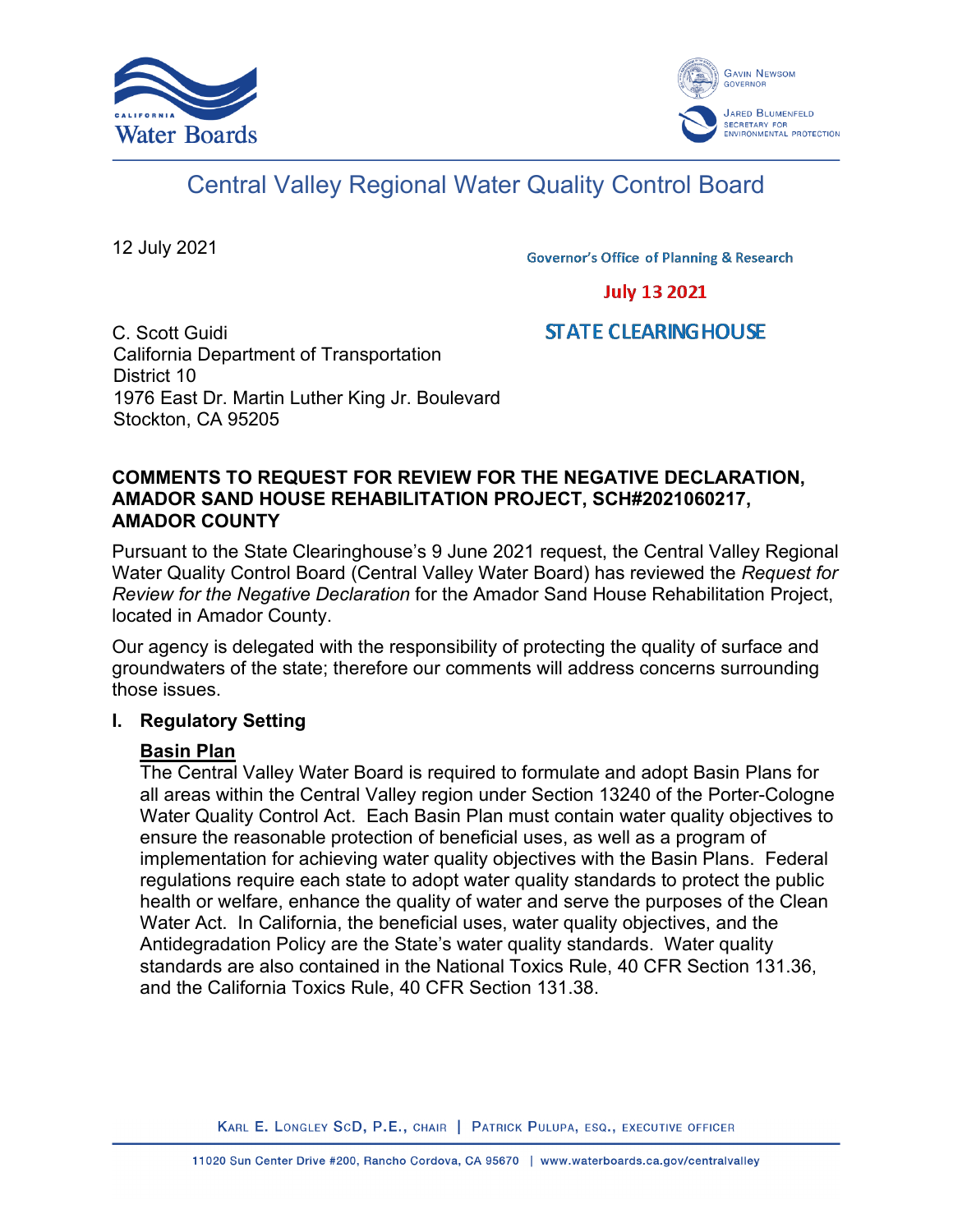The Basin Plan is subject to modification as necessary, considering applicable laws, policies, technologies, water quality conditions and priorities. The original Basin Plans were adopted in 1975, and have been updated and revised periodically as required, using Basin Plan amendments. Once the Central Valley Water Board has adopted a Basin Plan amendment in noticed public hearings, it must be approved by the State Water Resources Control Board (State Water Board), Office of Administrative Law (OAL) and in some cases, the United States Environmental Protection Agency (USEPA). Basin Plan amendments only become effective after they have been approved by the OAL and in some cases, the USEPA. Every three (3) years, a review of the Basin Plan is completed that assesses the appropriateness of existing standards and evaluates and prioritizes Basin Planning issues. For more information on the *Water Quality Control Plan for the Sacramento and San Joaquin River Basins*, please visit our website:

[http://www.waterboards.ca.gov/centralvalley/water\\_issues/basin\\_plans/](http://www.waterboards.ca.gov/centralvalley/water_issues/basin_plans/)

#### **Antidegradation Considerations**

All wastewater discharges must comply with the Antidegradation Policy (State Water Board Resolution 68-16) and the Antidegradation Implementation Policy contained in the Basin Plan. The Antidegradation Implementation Policy is available on page 74 at:

https://www.waterboards.ca.gov/centralvalley/water\_issues/basin\_plans/sacsjr\_2018 05.pdf

In part it states:

*Any discharge of waste to high quality waters must apply best practicable treatment or control not only to prevent a condition of pollution or nuisance from occurring, but also to maintain the highest water quality possible consistent with the maximum benefit to the people of the State.*

*This information must be presented as an analysis of the impacts and potential impacts of the discharge on water quality, as measured by background concentrations and applicable water quality objectives.*

The antidegradation analysis is a mandatory element in the National Pollutant Discharge Elimination System and land discharge Waste Discharge Requirements (WDRs) permitting processes. The environmental review document should evaluate potential impacts to both surface and groundwater quality.

# **II. Permitting Requirements**

# **Construction Storm Water General Permit**

Dischargers whose project disturb one or more acres of soil or where projects disturb less than one acre but are part of a larger common plan of development that in total disturbs one or more acres, are required to obtain coverage under the General Permit for Storm Water Discharges Associated with Construction and Land Disturbance Activities (Construction General Permit), Construction General Permit Order No. 2009-0009-DWQ. Construction activity subject to this permit includes clearing, grading, grubbing, disturbances to the ground, such as stockpiling, or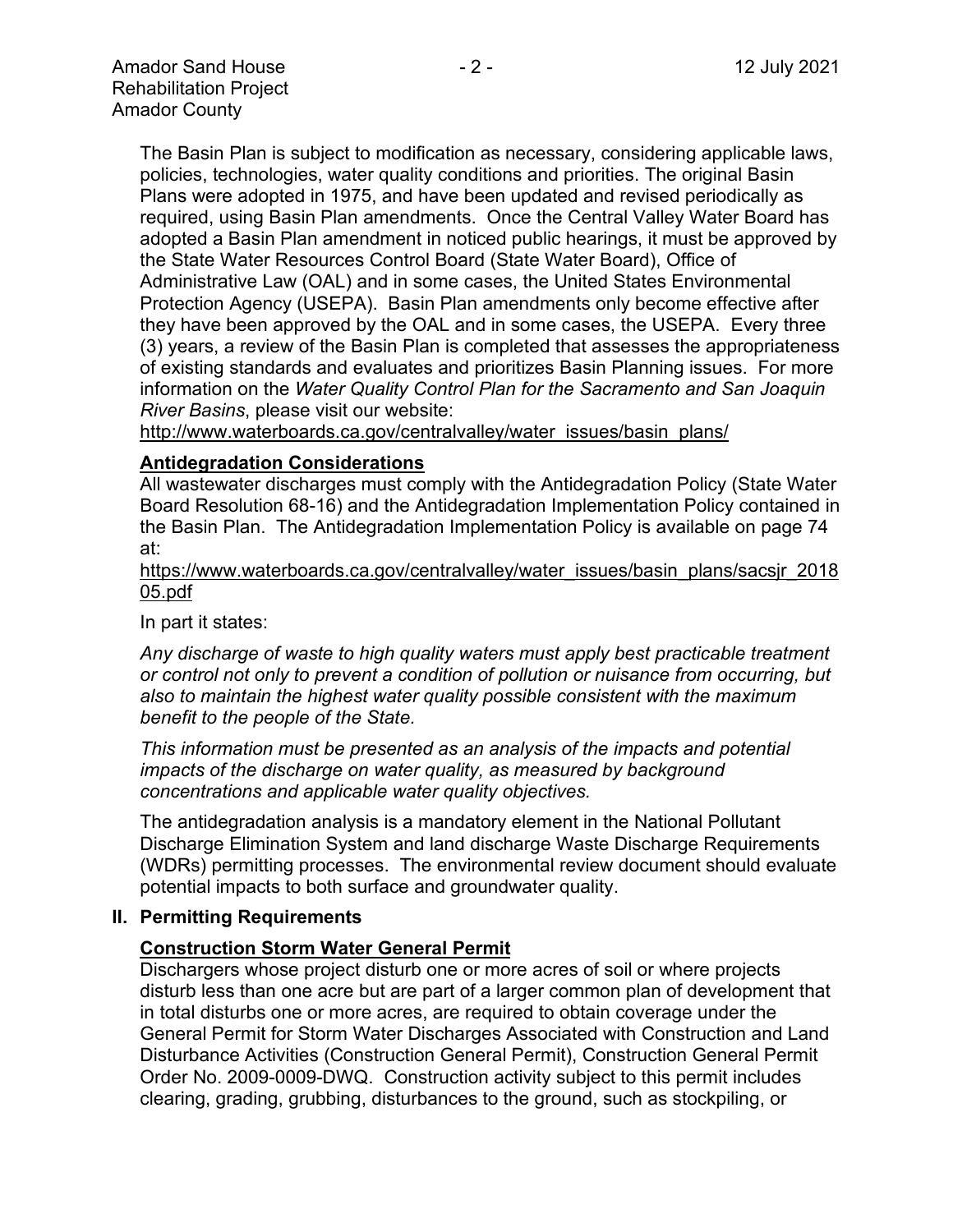excavation, but does not include regular maintenance activities performed to restore the original line, grade, or capacity of the facility. The Construction General Permit requires the development and implementation of a Storm Water Pollution Prevention Plan (SWPPP). For more information on the Construction General Permit, visit the State Water Resources Control Board website at:

[http://www.waterboards.ca.gov/water\\_issues/programs/stormwater/constpermits.sht](http://www.waterboards.ca.gov/water_issues/programs/stormwater/constpermits.shtml) [ml](http://www.waterboards.ca.gov/water_issues/programs/stormwater/constpermits.shtml)

# **Industrial Storm Water General Permit**

Storm water discharges associated with industrial sites must comply with the regulations contained in the Industrial Storm Water General Permit Order No. 2014- 0057-DWQ. For more information on the Industrial Storm Water General Permit, visit the Central Valley Water Board website at:

http://www.waterboards.ca.gov/centralvalley/water\_issues/storm\_water/industrial\_ge neral\_permits/index.shtml

# **Dewatering Permit**

If the proposed project includes construction or groundwater dewatering to be discharged to land, the proponent may apply for coverage under State Water Board General Water Quality Order (Low Threat General Order) 2003-0003 or the Central Valley Water Board's Waiver of Report of Waste Discharge and Waste Discharge Requirements (Low Threat Waiver) R5-2018-0085. Small temporary construction dewatering projects are projects that discharge groundwater to land from excavation activities or dewatering of underground utility vaults. Dischargers seeking coverage under the General Order or Waiver must file a Notice of Intent with the Central Valley Water Board prior to beginning discharge.

For more information regarding the Low Threat General Order and the application process, visit the Central Valley Water Board website at:

http://www.waterboards.ca.gov/board decisions/adopted orders/water quality/2003/ wqo/wqo2003-0003.pdf

For more information regarding the Low Threat Waiver and the application process, visit the Central Valley Water Board website at:

https://www.waterboards.ca.gov/centralvalley/board\_decisions/adopted\_orders/waiv ers/r5-2018-0085.pdf